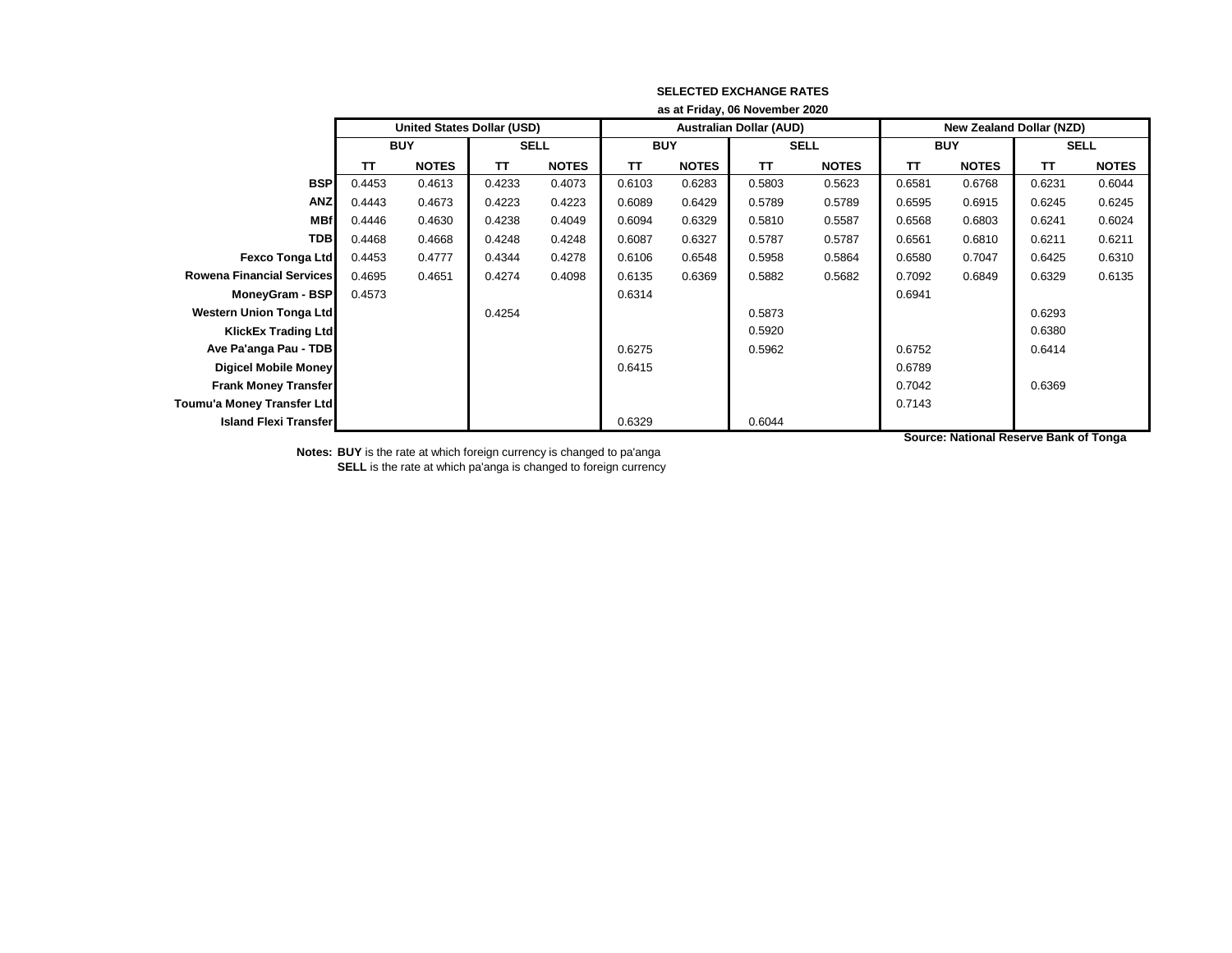|                                  | as at Friday, 13 November 2020 |                            |             |              |            |              |                                |              |                                 |              |             |              |
|----------------------------------|--------------------------------|----------------------------|-------------|--------------|------------|--------------|--------------------------------|--------------|---------------------------------|--------------|-------------|--------------|
|                                  |                                | United States Dollar (USD) |             |              |            |              | <b>Australian Dollar (AUD)</b> |              | <b>New Zealand Dollar (NZD)</b> |              |             |              |
|                                  | <b>BUY</b>                     |                            | <b>SELL</b> |              | <b>BUY</b> |              | <b>SELL</b>                    |              | <b>BUY</b>                      |              | <b>SELL</b> |              |
|                                  | TΤ                             | <b>NOTES</b>               | TΤ          | <b>NOTES</b> | TΤ         | <b>NOTES</b> | TΤ                             | <b>NOTES</b> | TΤ                              | <b>NOTES</b> | TΤ          | <b>NOTES</b> |
| <b>BSP</b>                       | 0.4457                         | 0.4617                     | 0.4237      | 0.4077       | 0.6158     | 0.6338       | 0.5858                         | 0.5678       | 0.6526                          | 0.6713       | 0.6176      | 0.5989       |
| <b>ANZ</b>                       | 0.4447                         | 0.4677                     | 0.4227      | 0.4227       | 0.6133     | 0.6473       | 0.5833                         | 0.5833       | 0.6532                          | 0.6852       | 0.6182      | 0.6182       |
| <b>MBf</b>                       | 0.4451                         | 0.4630                     | 0.4242      | 0.4049       | 0.6150     | 0.6369       | 0.5864                         | 0.5650       | 0.6513                          | 0.6757       | 0.6187      | 0.5952       |
| <b>TDB</b>                       | 0.4472                         | 0.4672                     | 0.4252      | 0.4252       | 0.6127     | 0.6367       | 0.5827                         | 0.5827       | 0.6489                          | 0.6738       | 0.6139      | 0.6139       |
| Fexco Tonga Ltd                  | 0.4457                         | 0.4782                     | 0.4348      | 0.4282       | 0.6160     | 0.6609       | 0.5993                         | 0.5918       | 0.6525                          | 0.6986       | 0.6349      | 0.6256       |
| <b>Rowena Financial Services</b> | 0.4695                         | 0.4115                     | 0.4274      | 0.4274       | 0.6173     | 0.5747       | 0.5917                         | 0.5917       | 0.6897                          | 0.6061       | 0.6250      | 0.6250       |
| MoneyGram - BSP                  | 0.4602                         |                            |             |              | 0.6266     |              |                                |              | 0.6837                          |              |             |              |
| <b>Western Union Tonga Ltd</b>   |                                |                            | 0.4267      |              |            |              | 0.5910                         |              |                                 |              | 0.6228      |              |
| <b>KlickEx Trading Ltdl</b>      |                                |                            |             |              |            |              | 0.5980                         |              |                                 |              | 0.6320      |              |
| Ave Pa'anga Pau - TDB            |                                |                            |             |              | 0.6325     |              | 0.6009                         |              | 0.6685                          |              | 0.6351      |              |
| <b>Digicel Mobile Money</b>      |                                |                            |             |              | 0.6286     |              |                                |              | 0.6652                          |              |             |              |
| Toumu'a Money Transfer Ltd       |                                |                            |             |              |            |              |                                |              | 0.7143                          |              |             |              |
| <b>Island Flexi Transfer</b>     |                                |                            |             |              | 0.6289     |              | 0.6000                         |              |                                 |              |             |              |

**Source: National Reserve Bank of Tonga**

**Notes: BUY** is the rate at which foreign currency is changed to pa'anga **SELL** is the rate at which pa'anga is changed to foreign currency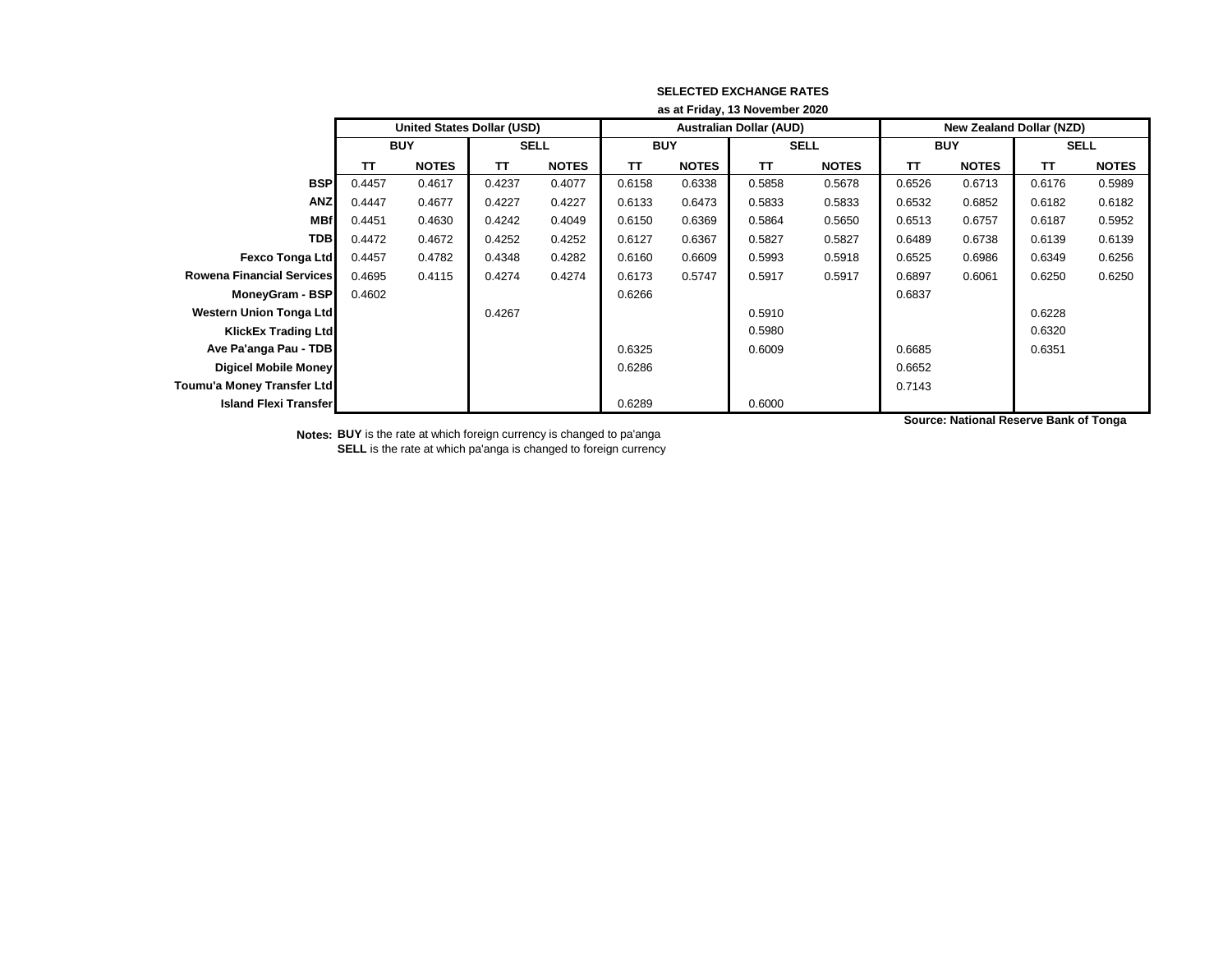|                                  | as at Friday, 20 November 2020 |                                   |             |              |            |              |                                |              |                                 |              |             |              |  |
|----------------------------------|--------------------------------|-----------------------------------|-------------|--------------|------------|--------------|--------------------------------|--------------|---------------------------------|--------------|-------------|--------------|--|
|                                  |                                | <b>United States Dollar (USD)</b> |             |              |            |              | <b>Australian Dollar (AUD)</b> |              | <b>New Zealand Dollar (NZD)</b> |              |             |              |  |
|                                  | <b>BUY</b>                     |                                   | <b>SELL</b> |              | <b>BUY</b> |              | <b>SELL</b>                    |              | <b>BUY</b>                      |              | <b>SELL</b> |              |  |
|                                  | TΤ                             | <b>NOTES</b>                      | TΤ          | <b>NOTES</b> | <b>TT</b>  | <b>NOTES</b> | TΤ                             | <b>NOTES</b> | <b>TT</b>                       | <b>NOTES</b> | <b>TT</b>   | <b>NOTES</b> |  |
| <b>BSP</b>                       | 0.4464                         | 0.4624                            | 0.4244      | 0.4084       | 0.6114     | 0.6294       | 0.5814                         | 0.5634       | 0.6453                          | 0.6640       | 0.6103      | 0.5916       |  |
| <b>ANZ</b>                       | 0.4454                         | 0.4684                            | 0.4234      | 0.4234       | 0.6100     | 0.6440       | 0.5800                         | 0.5800       | 0.6475                          | 0.6795       | 0.6125      | 0.6125       |  |
| <b>MBf</b>                       | 0.4458                         | 0.4651                            | 0.4249      | 0.4065       | 0.6105     | 0.6329       | 0.5821                         | 0.5618       | 0.6439                          | 0.6667       | 0.6114      | 0.5882       |  |
| <b>TDB</b>                       | 0.4479                         | 0.4679                            | 0.4259      | 0.4259       | 0.6092     | 0.6332       | 0.5792                         | 0.5792       | 0.6431                          | 0.6680       | 0.6081      | 0.6081       |  |
| <b>Fexco Tonga Ltd</b>           | 0.4464                         | 0.4789                            | 0.4355      | 0.4289       | 0.6114     | 0.6560       | 0.5963                         | 0.5875       | 0.6455                          | 0.6906       | 0.6298      | 0.6184       |  |
| <b>Rowena Financial Services</b> | 0.4673                         | 0.4673                            | 0.4274      | 0.4115       | 0.6135     | 0.6369       | 0.5882                         | 0.5714       | 0.6803                          | 0.6711       | 0.6173      | 0.5988       |  |
| <b>T&amp;T Money Transfer</b>    |                                |                                   |             |              |            | 0.6324       |                                | 0.5844       | 0.7042                          | 0.6670       | 0.6220      | 0.6220       |  |
| MoneyGram - BSP                  | 0.4606                         |                                   |             |              | 0.6252     |              |                                |              | 0.6830                          |              |             |              |  |
| Western Union Tonga Ltd          |                                |                                   | 0.4232      |              |            |              | 0.5836                         |              |                                 |              | 0.6129      |              |  |
| KlickEx Trading Ltd              |                                |                                   |             |              |            |              | 0.5930                         |              |                                 |              | 0.6250      |              |  |
| Ave Pa'anga Pau - TDB            |                                |                                   |             |              | 0.6290     |              | 0.5975                         |              | 0.6622                          |              | 0.6291      |              |  |
| <b>Digicel Mobile Money</b>      |                                |                                   |             |              | 0.6284     |              |                                |              | 0.6652                          |              |             |              |  |
| Toumu'a Money Transfer Ltd       |                                |                                   |             |              |            |              |                                |              | 0.7143                          |              |             |              |  |
| <b>Island Flexi Transfer</b>     |                                |                                   |             |              | 0.6289     |              | 0.6000                         |              |                                 |              |             |              |  |

**Notes: BUY** is the rate at which foreign currency is changed to pa'anga **SELL** is the rate at which pa'anga is changed to foreign currency **Source: National Reserve Bank of Tonga**